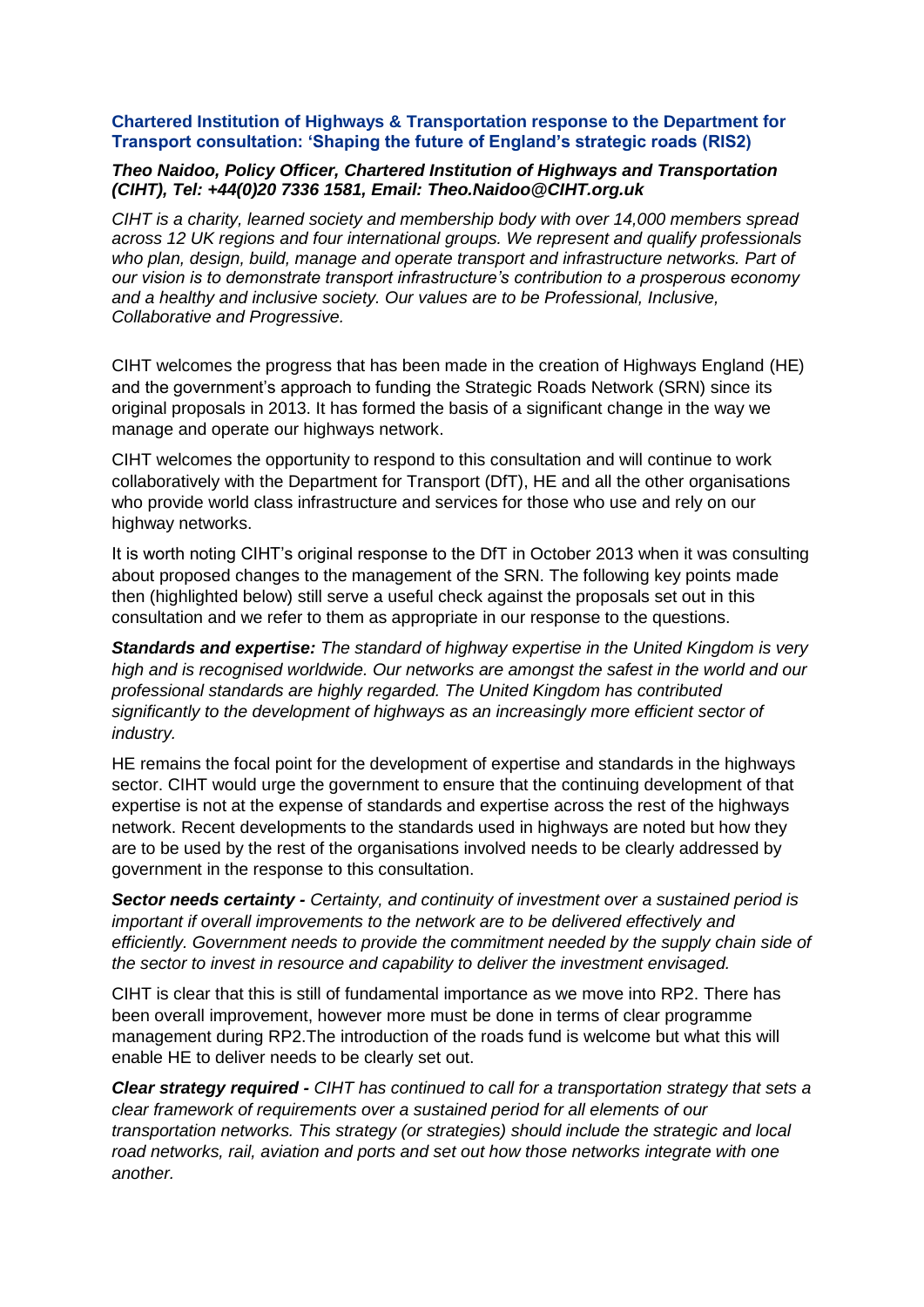The government has provided more clarity about what the SRN needs to achieve but CIHT believes that there is still more clarity required on how different government departments will contribute to the overall development of the highway network, given its importance to a wide range of policy areas, including different transport modes. In addition, how the network interacts with networks in other nations of the UK, where transport is devolved needs to be stated clearly.

*Recognition of the degree of change required – CIHT welcomes the progress made by HE and would like to see a continued focus given to a clear appreciation of customer requirements and an expanded commercial capability, informed by other sectors. There is also a need to ensure continued innovation and agility in decision making.* 

HE has made significant, welcome changes but further development will be required as wider demographic and technological changes affect use of the network. Government should also consider how the relationship between itself, HE, Office for Rail and Road and Transport Focus develops as we move into RP2. As an Institution, CIHT is committed to valuing and respecting the diversity of individuals and launched a Diversity and Inclusion Charter. CIHT would like to see HE continue to support measures to increasing diversity and inclusion in the sector.

*Local roads are a key part of the network - Government should recognise that the success of an improved strategic network in meeting customer needs cannot be met without the local road network being also considered as part of a holistic solution that customers require.* 

CIHT is clear that continuing to consider the local and strategic networks separately in the way that they are funded and considered at a government level will lead to an underperforming network and potentially negate the value of investment in the SRN. The introduction of a Major Roads Network (MRN) gives the opportunity for government to properly consider how the entire highway network can best meet the needs of everybody who uses and depends on it. That should be clearly recognised in the response to this consultation.

## **Question 1**

*Do you think Highways England's proposals will deliver what users of the SRN want? If not, what could be done differently?*

- 1. CIHT agree that the current proposals will offer significant benefits to users and that the focus on levels of service to the customer is key to ensuring that the sector is making correct investment decisions.
- 2. HE needs to undertake further work to ensure that customers can use their networks effectively as misunderstandings around smart motorways has been an issue.
- 3. CIHT would observe that the users of the SRN and equally those who do not use the SRN, but depend on it, are very diverse and vary in the reasons, frequency and purpose when they rely the network. This means that the costs and benefits of road infrastructure investment could affect users disproportionately. This should be considered when planning investment strategies, as the national priorities of home building and regional growth that HE is responding to cannot be addressed in isolation from one other.
- 4. CIHT would encourage HE to focus on a strategic vision of the future to ensure that the SRN will continue to deliver for all users over the next 30 years in the context of large scale technological change.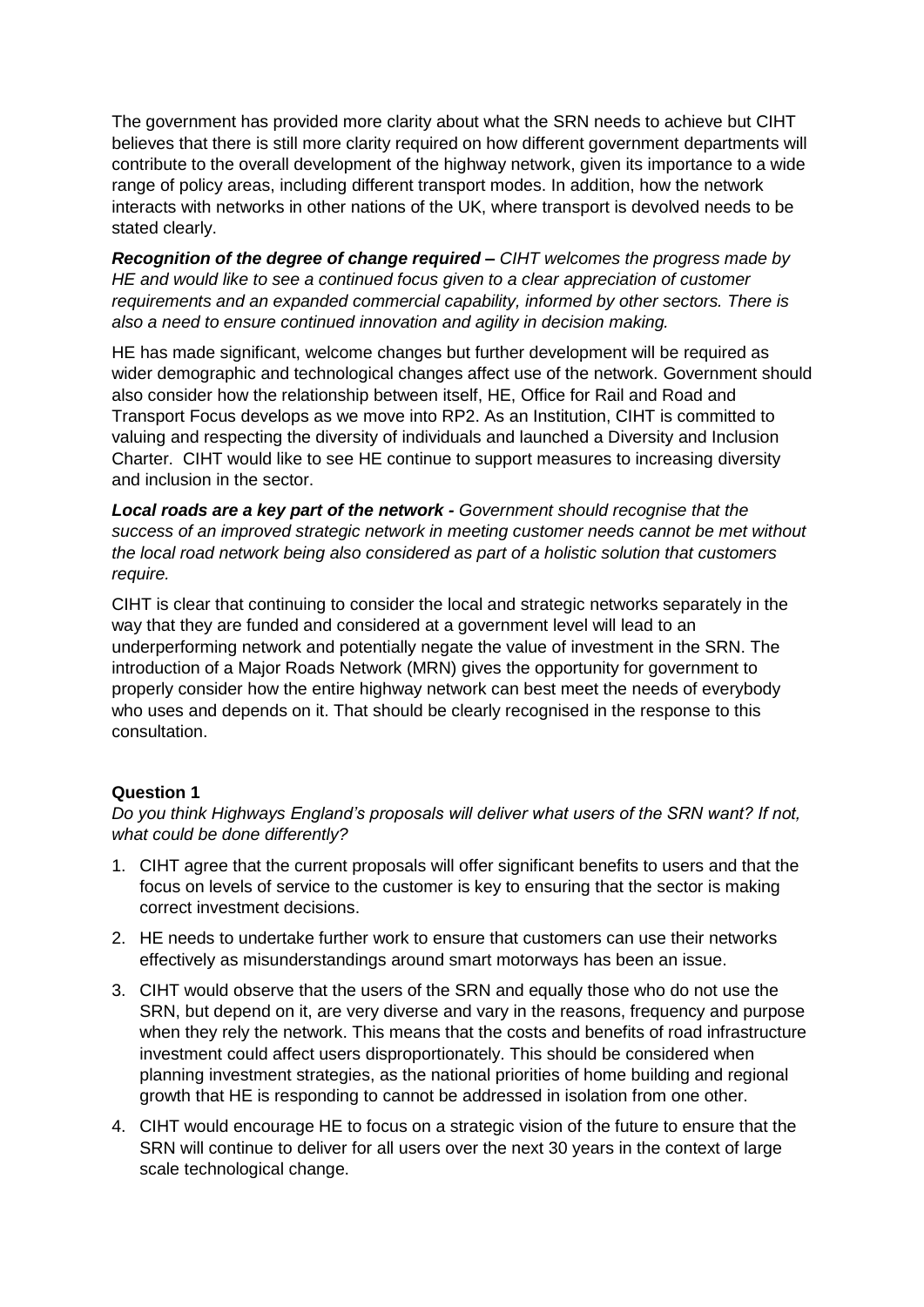$\overline{\phantom{a}}$ 

*Do you think Highways England's proposals will deliver what businesses want? If not, what could be done differently?*

- 5. CIHT welcomes the HE focus on reliability and consistency as beneficial to businesses whom can operate with assurance about the network. However, the 2017-18 World Economic Forum global competitiveness study ranked the UK  $27<sup>th1</sup>$  in its road condition, below many of its peers. This ranking is based on views from business leaders around the world and demonstrates improvements must be made to both the SRN and local road network to deliver what businesses want. RIS2 goes some way to addressing this, but the local road network still requires attention.
- 6. CIHT notes that the investment strategy does not address the impact of Britain leaving the European Union, which could have a major impact on the network and RIS2. Given that in 2016 ["98% of goods lifted by UK HGVs were to and from the EU15"](https://www.gov.uk/government/uploads/system/uploads/attachment_data/file/627121/international-road-freight-statistics-2016.pdf) there will need to be advance planning to avoid critical failures.
- 7. Operation Stack, the most comparable recent event, had significant impact on businesses and tourism in the South-East region and similar circumstances could be seen again. HE has not begun consultation on a permanent replacement to Operation Stack and does not plan [to apply for a planning application until 2019.](https://www.gov.uk/government/news/government-fully-committed-to-operation-stack-solution)
- 8. Business will look to HE to deliver a consistency of service for them to export and import goods, this will require collaboration between HE, DfT and DExEU to ensure minimal impact is felt at major freight entry sites. This could form a part of HE strategic economic ambitions to "*provide reliable and resilient access to international gateways*" and further as the initial plan highlights "*The SRN's performance impacts on production costs, as well as the competitiveness and attractiveness of England as a place to invest in*".
- 9. HE cannot deliver RIS2 alone, the success will depend on how it integrates with suppliers, manufactures and contractors. Learning from CIHT members experiences of RIS1, suggests that the time profile of new schemes should be considered from the outset to avoid undue demand on skills and equipment, and to minimise the risk of reprofiling later in the road period.
- 10. CIHT members have also observed that smaller contractors and suppliers continue not to be fully engaged in process of innovation within HE. Given their often-specialised function the importance of their roles should be highlighted and recognition should be given for their role in delivering new ideas and efficiencies throughout RP2.
- 11. CIHT observes that bus and coach companies, are key business users of the SRN and their needs must inform future investment in maintenance and enhancements, but there is currently no investment priority aimed at encouraging their usage. They are major users of roads and provide cheap and efficient transport to many groups that do not have private motor vehicles.
- 12. There is a note made of the nine road users priorities identified by Transport focus, which include "Meeting the needs of bus and coach operators and their passengers" but little analysis as to how those needs will inform future investment. The importance of the overall urban environment to passenger journeys is outlined in the CIHT report [Buses in](http://www.ciht.org.uk/en/knowledge/streets-and-transport-in-the-urban-environment/index.cfm)  [Urban Developments](http://www.ciht.org.uk/en/knowledge/streets-and-transport-in-the-urban-environment/index.cfm) *(*Tim Pharoah, 2018).

<sup>1</sup> World Economic Forum, The Global Competitiveness Report 2017–2018 <https://www.weforum.org/reports/the-global-competitiveness-report-2017-2018>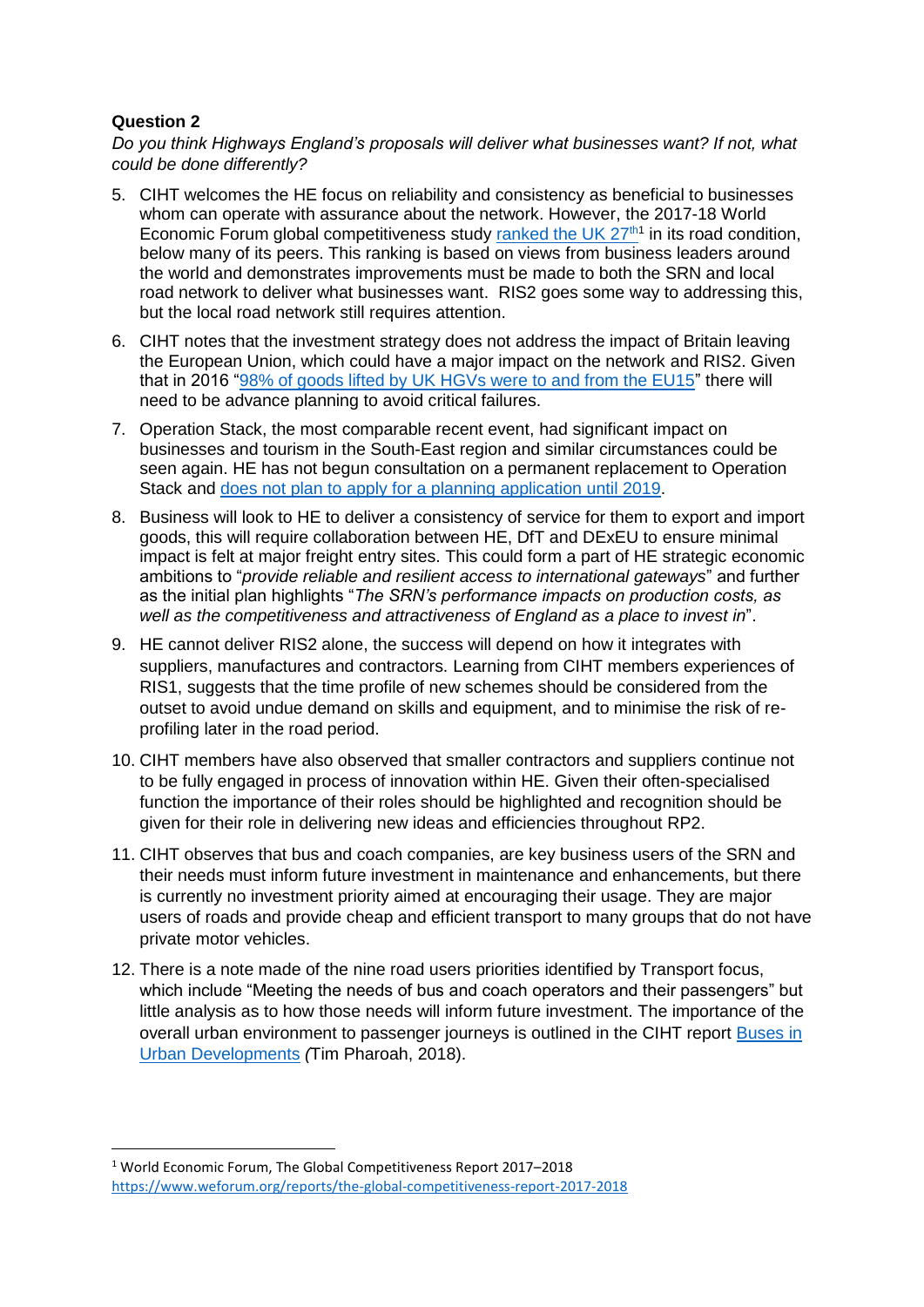*Do you think that Highways England's proposals meet the needs of people affected by the presence of the SRN? If not, what could be done differently?*

- 13. CIHT welcomes HE's identifying that one of its key challenges is "*Making roads work for everyone: Providing for the needs of all customers – not just those who are driving on our roads*" (page 46) and recognises that identifying the nature of the SRN's impact on the environment, health, growth and development is a difficult task.
- 14. CIHT has consistently advocated a holistic approach which considers people, place and vehicles when designing and constructing new developments. The balance of movement between the three is an aspect that CIHT highlighted in its Shared Space review [Creating better streets: Inclusive and accessible places](http://www.ciht.org.uk/en/document-summary/index.cfm/docid/BF28B40D-9855-46D6-B8C19E22B64AA066) (2018) and is something that can have significant impact on localities.
- 15. Key needs of people affected by the presence of the SRN that are not sufficiently discussed in the Initial Report are health outcomes and public transport. There is a risk that when the SRN encounters communities it can cause poorer health outcomes, including through noise pollution, air pollution, litter and area degradation, and road traffic collisions. HE should outline how it will monitor and address the health outcomes of its schemes and consider working with public health bodies to estimate the costs of ill health and build those into its assessment impacts for new schemes.
- 16. HE highlights the £100 million Growth and Housing Fund's role in unlocking stalled developments but how those developments will interact the transport network is key to long term sustainability. Designing for public transport requires thought from the early stages and CIHT suggests that HE considers regularly sharing skills in Transport Planning with local authorities as it has done previously in major developments.
- 17. The development of expressways may also impact public transport networks if they discourage slow and stopping vehicles such as buses from using those routes. Care must be taken that alternate routes are equal in quality as not to discourage public transport and cycling.
- 18. CIHT encourages HE to make the updated regional traffic models described in *Highways England's analytical methods to inform proposals for the second Road Period (2020- 2025)* publicly available to inform the decision making of sub-national transport bodies, local government and other organisations. This will help achieve common understanding and cooperation in producing schemes.
- 19. CIHT welcomes the regional traffic models discussing improving labour access to support socio-economic goals, but observes that this must include providing access to high quality public transport. Article 17 of the National Policy Planning Framework says that new developments should "*actively manage patterns of growth to make the fullest possible use of public transport, walking and cycling, and focus significant development in locations which are or can be made sustainable*." HE schemes should encourage that goal and not generate land usage change that creates dependency on private motor vehicles.

## **Question 4**

*Do you agree with Highways England's proposals for:*

*Four categories of road and the development of Expressways (initial report sections 4.4.3 and 5.3.6)*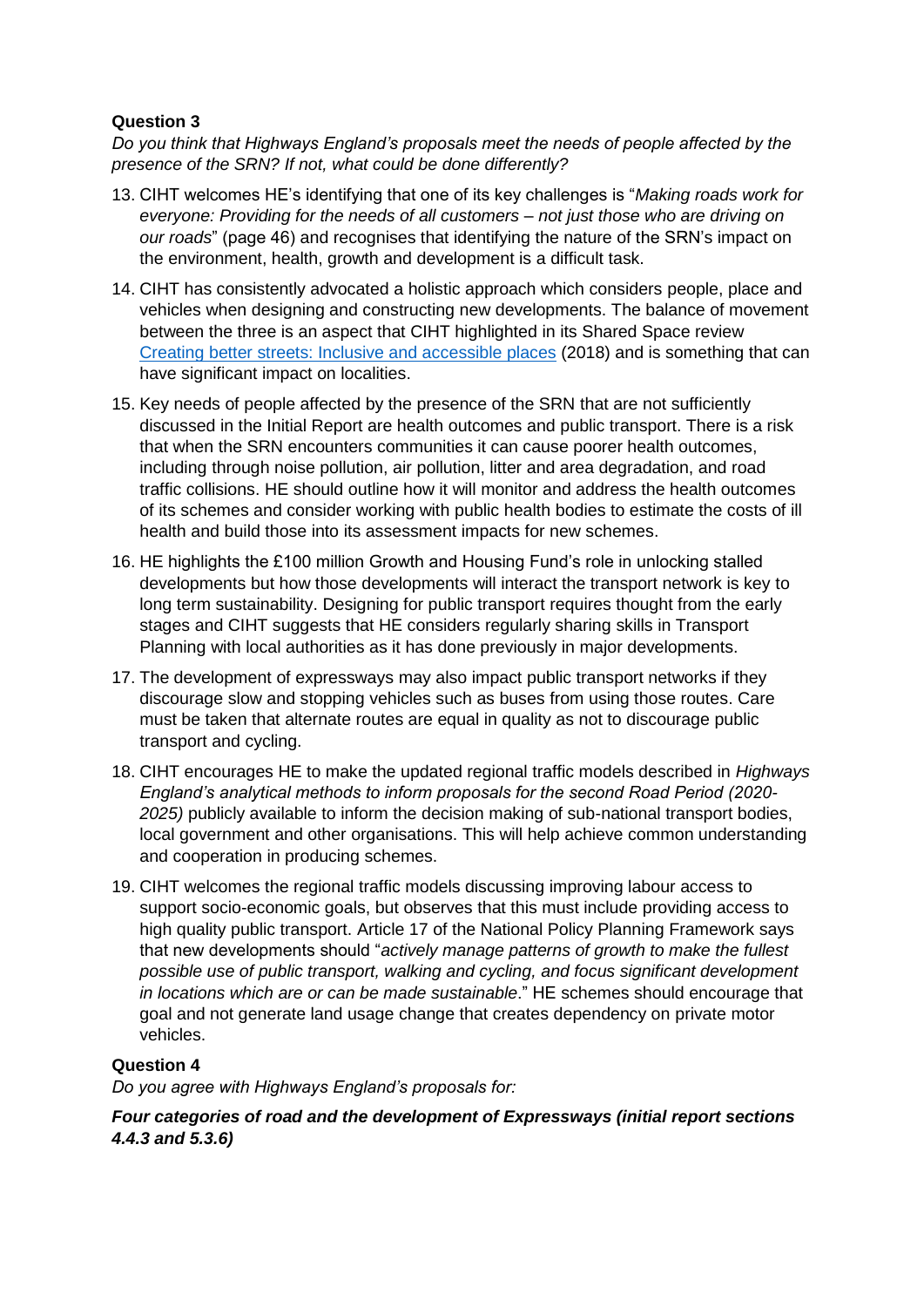- 20. CIHT welcomes the development and roll out of smart motorways but encourages HE to examine further how to increase users understanding of the information provided due to the lack of understanding many users have towards variable message signalling, 'hard shoulder running', and other interventions.
- 21. CIHT broadly welcomes changing some A roads to expressways and recognises the ambitions of HE to deliver greater capacity, resilience and reliability.
- 22. CIHT observes that expressways are not simple upgrades to existing roads, they have the potential to change the relationship between users and the highway and affect patterns of travel and employment, particularly as some proposed routes pass through denser communities than existing motorways. The consequences of this on localities must be understood before committing to specific schemes.
- 23. The initial report provides example diagrams of the level of service an expressway should provide to vehicles (page 59), however the accompanying dedicated provision for pedestrians, cyclists and public transport are not shown. If HE is committed to a SRN *"Making Roads work for everyone*" (page 87) non-motor vehicles and buses must also be able to expect a consistent level of service. The development of expressways may also impact public transport if they discourage slow and stopping vehicles such as buses from using those routes.
- 24. Designated funds are useful and provide the opportunity to think innovatively about multiple modes of transport, but it is not enough to rely on specific projects without considering the impacts of other major schemes.
- 25. CIHT has concerns that if expressways are not developed on a route basis they may encourage inappropriate speeds due to their resemblance to motorways, this may result in a worse safety outcome overall.
- 26. CIHT further welcomes high standards being applied to All Purpose Trunk Roads, and encourages that, particularly through urban areas, they should be planned in conjunction with the local highway and planning authorities to ensure an integrated approach to travel demand management.
- 27. For all levels of highway CIHT would encourage moving away from cost-benefit analysis to a real options analysis which would allow for better adaptability to unanticipated change. This has been termed a 'decide and provide' model versus the current patterns of 'predict and provide'. More detailed information can be found in our [CIHT futures](http://www.ciht.org.uk/en/document-summary/index.cfm/docid/54DF664C-DDB3-4AEA-B5D50039CCF24E9C)  [report.](http://www.ciht.org.uk/en/document-summary/index.cfm/docid/54DF664C-DDB3-4AEA-B5D50039CCF24E9C)

#### *Operational priorities (initial report section 5.1)*

- 28. CIHT welcomes the operational priorities laid out in section 5.1 but would highlight that as HE develops over RIS2 we would welcome spending plans focused around TOTEX rather than CAPEX and OPEX as it is the overall cost of delivering a service that is key. Moving to a performance system that considers the whole life costs of assets will be key to ensuring the road network is financially sustainable in future years.
- 29. OPEX in RIS is currently delivered on an annual basis, which can be considered an artificial distinction. Including OPEX in multi-year funding periods will allow more efficient usage of resource.

*Infrastructure priorities (initial report section 5.2)* 30. No comment

#### *Enhancement priorities (initial report section 5.3)*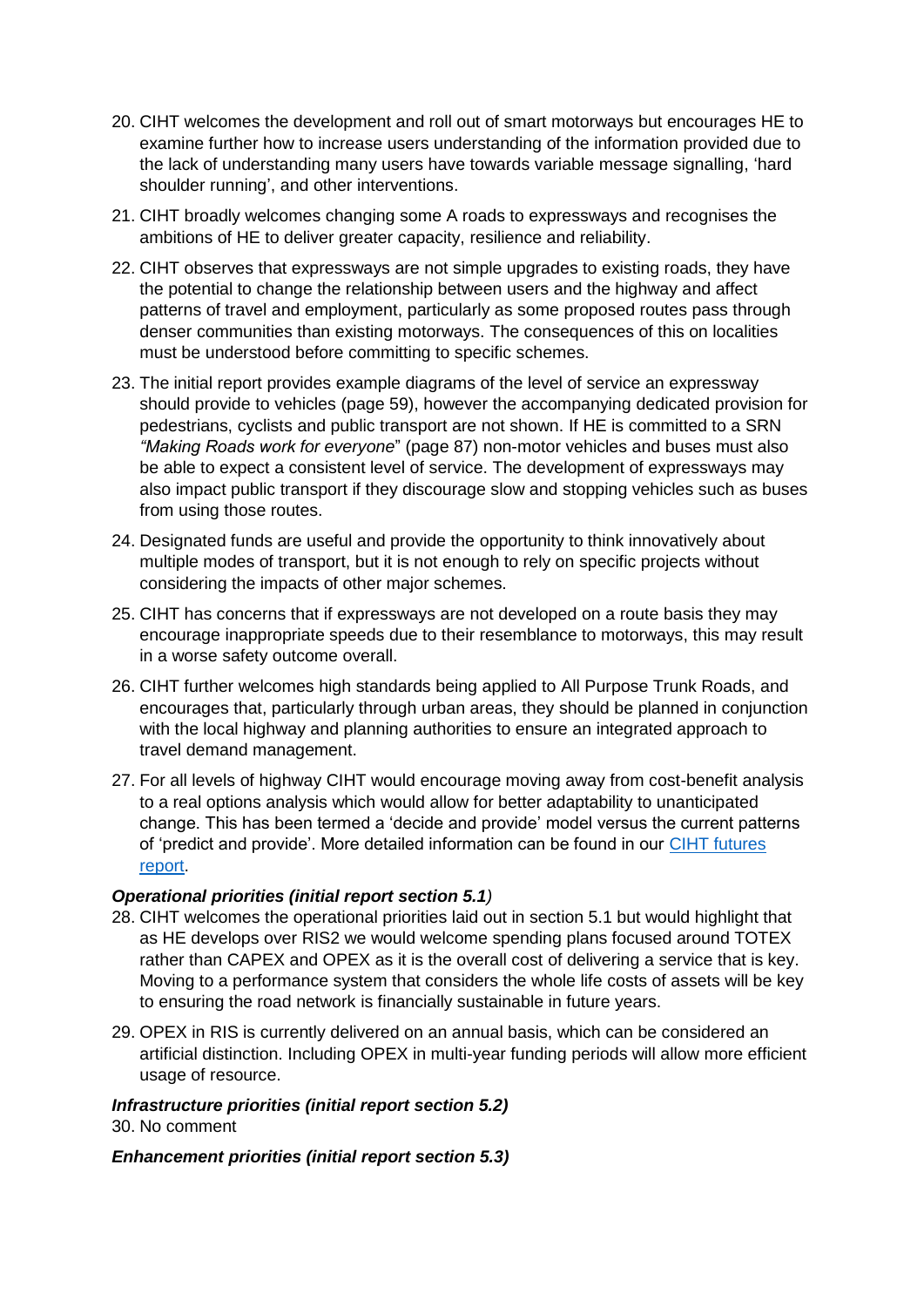- 31. CIHT welcomes the collaboration between HE and the Sub-National Transport Bodies (STBs) such as England's Economic Heartland and Transport for the North in developing strategic studies. The success of enhancement schemes will depend on integration into wider economic and social planning. There are questions over influence, decision making and division of responsibility between DfT, HE and the STBs, especially if there are financial contributions and requirements from combined authorities.
- 32. CIHT observes that the reprofiling of several schemes has a large cost implication for RIS2, and would encourage HE to publish more information about the consequences of these. A few of those schemes such as the Lower Thames Crossing are significant enough to have consequences for spending on other schemes.
- 33. CIHT suggests that lessons must be learnt from RIS1 (and prior) especially regarding engagement with the supply chain and sharing knowledge as to how schemes will be prioritised.

# *A local priorities fund (initial report section 5.3.8)*

- 34. CIHT observes that in section 5.3.8 this is referred to as a "*congestion relief fund*" and that it mentions "*smaller schemes, to address local safety, capacity and journey time*" it should be clear that these are community focused and are not solely focused on private motorists. The needs of residents must be considered within the overall planning context for an area.
- 35. There is the opportunity to ensure that RIS2 supports the uptake of use of public transport (see CIHT publication, Buses in Urban Developments, 2018), and use of walking and cycling.
- 36. There is the question of governance in terms of who takes decisions for the Major Road Network. The role and remit of the SRN, MRN and STBs needs to be clear

## *Future studies (initial report section 5.3.11)*

37. CIHT welcomes a commitment to further research in those areas, and indicates that our recent work on CIHT FUTURES may be of use when it comes to addressing further questions.

## *Designated funds (initial report section 5.4)*

- 38. CIHT welcomes attention paid by HE to these key areas and highlights that the aims of these funds should not be siloed, and should be built into every maintenance and enhancement project.
- 39. The initial plan suggests a "*model, where environmental groups or non-motorised user groups could suggest proposals or bid for funding would benefit everyone and could work toward a better integrated SRN*" and CIHT welcomes engagement with community groups, however this does not mean the principles behind the designated funds can be ignored in other projects. Further, bidding for funding can be an expensive process for smaller organisations and that must be taken into account.

## *Performance measures and targets (initial report section 6.3)*

- 40. CIHT acknowledges the discussion in section *6.3 Measuring our performance* and accepts that the most appropriate performance metrics are those which are measurable and within the control of HE. CIHT looks forward to commenting on future performance measures as they are developed and government and HE should provide the opportunity for comment at the earliest opportunity.
- 41. It is noted that the targets around safety appear not to be being achieved and that this should be acknowledged and explained. There is a need for safety to be paramount across all road networks.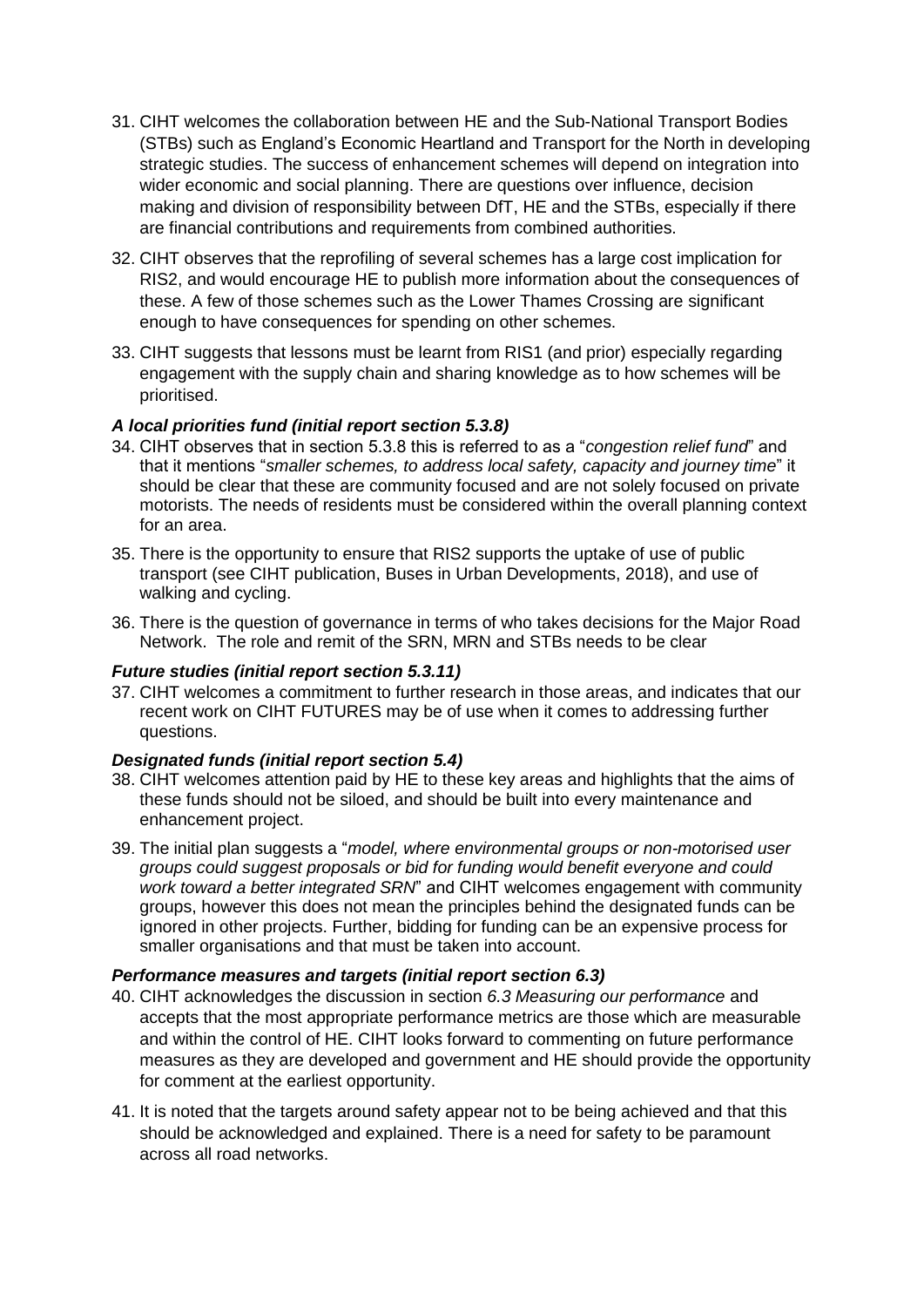*Are there any other proposals in the initial report that you do not agree with? If so, which ones and what could be done differently?*

#### 42. No comment

# **Question 6**

*Do you agree with Highways England's assessment of the future needs of the SRN (initial report section 4.4)*

43. CIHT observes that Section 4.4. is a detailed analysis of the future needs of the SRN but it may not be appropriate as a basis for developing future action. CIHT has questioned the current decision-making pathways used in UK transport in our recent CIHT Futures report. It discussed the use of 'real options analysis' replacing cost-benefit analysis, this leads to a model which lets decisions makers focus on active policy making that shapes the areas we live in. This has been referred to as moving from 'predict and provide' to 'decide and provide'

## **Question 7**

*How far does the initial report meet the Governments aims for RIS2 (economy, network capability, safety, integration and environment – described in paragraph 2.3)?*

- 44. CIHT observes that the initial report is strongly focused but it misses opportunities to pull various strands together. The respective outcomes of public transport, demand management, walking and cycling within a corridor and planning outcomes are affected by each of the five strands.
- 45. CIHT welcomes HE intentions to integrate SRN planning with HS2 and encourages work to integrate the SRN with other forms of public transport to support the Governments aims.
- 46. CIHT observes that sufficient attention must be paid by HE to induced demand, propensity to travel, creating increased pressure on the local roads network and impact on urban environments. Without focus on exposing uncertainty in transport planning methodology there may be unintended consequences of schemes that undermine those goals in the medium and long term.
- 47. There is also limited description of the prioritisation of these goals, as there will be tradeoffs between housing development and environmental goals that will need to be considered.

## **Question 8**

*Do you think there should be any change in the roads included in the SRN (described in paragraph 1.3)?*

48. CIHT will be responding in detail to the consultation on the proposed Major Roads Network which may contain the need to reconsider the SRN in that wider consideration of classification of highways and proposes that any change should best be considered when that consultation is complete.

## **Question 9**

*Is there anything else we need to consider when making decisions about investment in the SRN? If so, what other factors do you want considered? Please provide links to any published information that you consider relevant*.

- 49. In addition, in relation to the analytical approach summarised in Chapter 6 and set out in more detail in the strategy document accompanying this consultation
- 50. CIHT would like to see metrics developed to quantify the following: